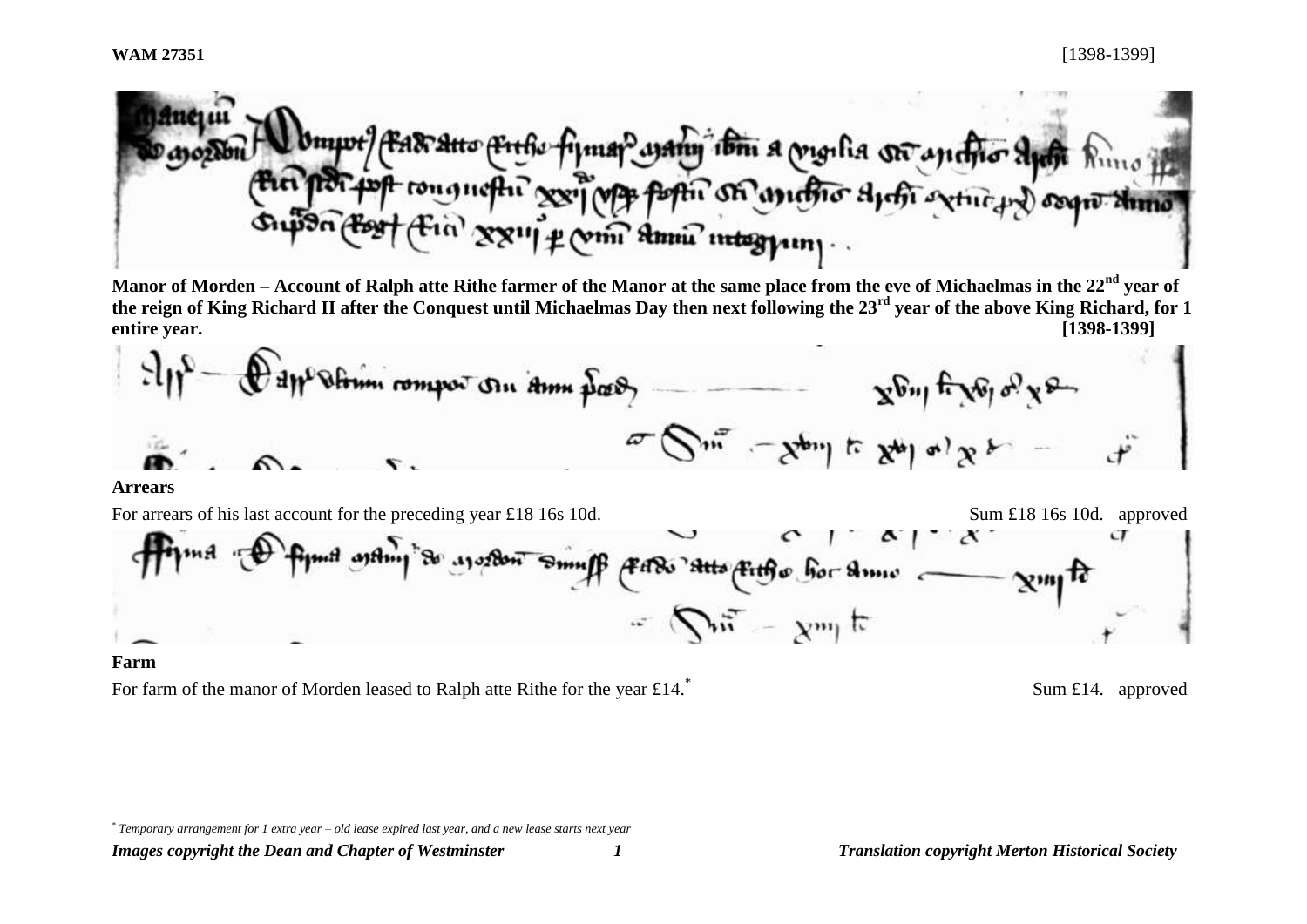

### **Sale of stock**

For 4 capons of 'head-penny'/chevage sold 16d, price per head 4d. Sum 16d. approved

oup to pufi tout ibidm to Time pp p? fin China mono sto amore pont  $\sum_{i=1}^n \alpha_i = \sum_{i=1}^n$ 

# **Profits of court**

For 1 Court with View held at the same place the Monday next after the Invention of the Cross, 14s 1d. Sum 14s 1d. approved

 $m\bar{t}$  /except on  $a\mu$   $\rightarrow$   $xxx$ 

**Sum total of receipts with arrears £33 12s 3d. approved**

Fourtement of Home in صيبمهام يعاشا

#### **Rents Resolute**

In rent resolute of Thomas Kynwardeslee for the year, 4 terms, 4s. Sum 4s. approved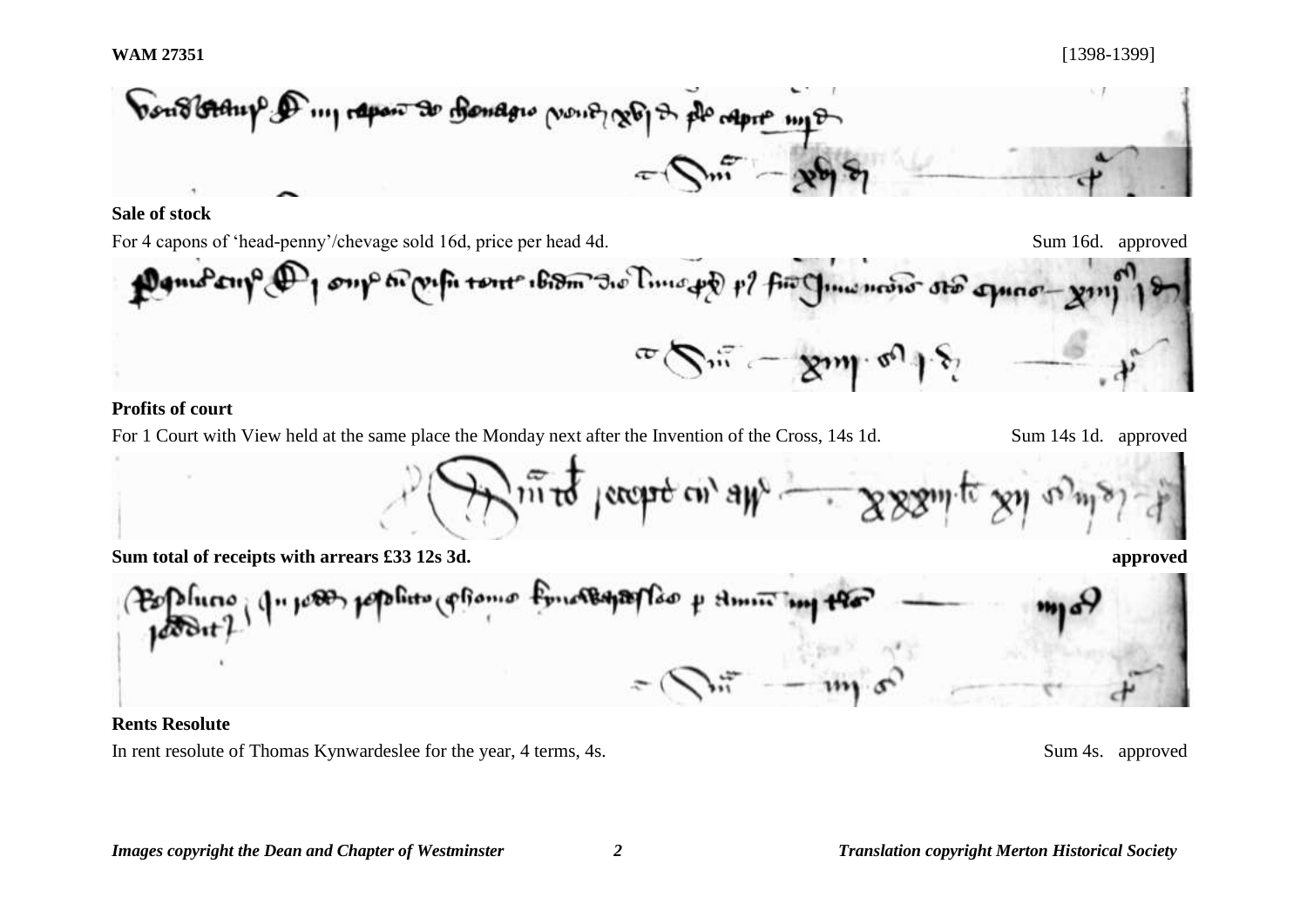$Q^{\circ\circ}$  of  $\mathbb{C}$  and  $Q^{\circ}$ Compose of the Soft of the Tape  $\sigma(\nabla_{\mathbf{u}}\mathbf{f})$ 

# **Cash Deliveries**

Delivered to brother John Burwell bailiff of Westminster by 1 tally, £19 6d.  $\blacksquare$   $\blacksquare$   $\blacksquare$   $\blacksquare$   $\blacksquare$   $\blacksquare$   $\blacksquare$   $\blacksquare$   $\blacksquare$   $\blacksquare$   $\blacksquare$   $\blacksquare$   $\blacksquare$   $\blacksquare$   $\blacksquare$   $\blacksquare$   $\blacksquare$   $\blacksquare$   $\blacksquare$   $\blacksquare$   $\blacksquare$ र भाष P<sup>1</sup> ¢ Auditor XXVI Price 2011 Actions that her dine of Holm p more bopp  $9.90$  $1411H$ 

**Sum of all expenses and deliveries £19 4s 6d.** 

And he owes £14 7s 9d. Of which is allowed to him by grace of the lord Prior and discretion of the auditors 27s 9d pardoned to himself both for the death of farm animals happening at the same place this year and for various amercements not levied. *Quietus* And so he still owes £13. Which arrears, however, will be charged at the foot of the following account. And so he is quit in respect of this. **Value this year £14 11s 5d. Of which against:** Ralph atte Rithe farmer at the same place. £8; John Gildone beadle at the same place.100s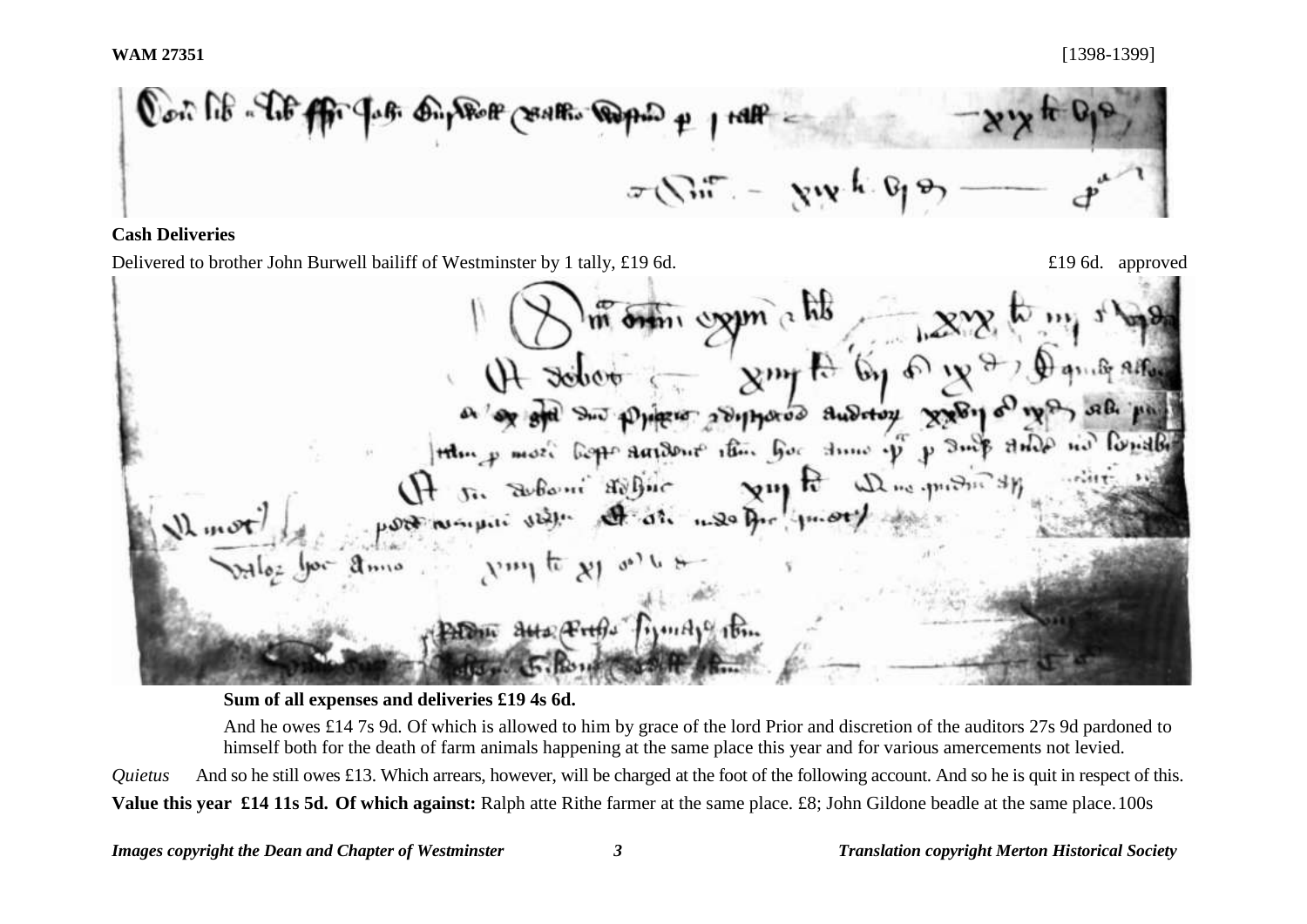# **DORSE.**   $\mathbf{3}$  . p pro<sup>p</sup>m marc 1<sup>06</sup> Pone Bul of  $\frac{96 \text{ m} \times 10^{10}}{1000 \text{ m}}$ Anon Of low rol m **Wheat** Of the remaining, 12 quarters. And there remain 12 quarters wheat in the hands of Ralph atte Rithe farmer of the same place by indenture. approved

**Peas** Of the remaining, 8 quarters. And there remain 8 quarters peas in the hands of the aforesaid farmer. approved

**Barley** Of the remaining, 18 quarters. And there remain 18 quarters barley in the hands of the aforesaid farmer. approved

**Oats** Of the remaining, 25 quarters. And there remain 25 quarters oats in the hands of the aforesaid farmer. approved

*Images copyright the Dean and Chapter of Westminster 4 Translation copyright Merton Historical Society*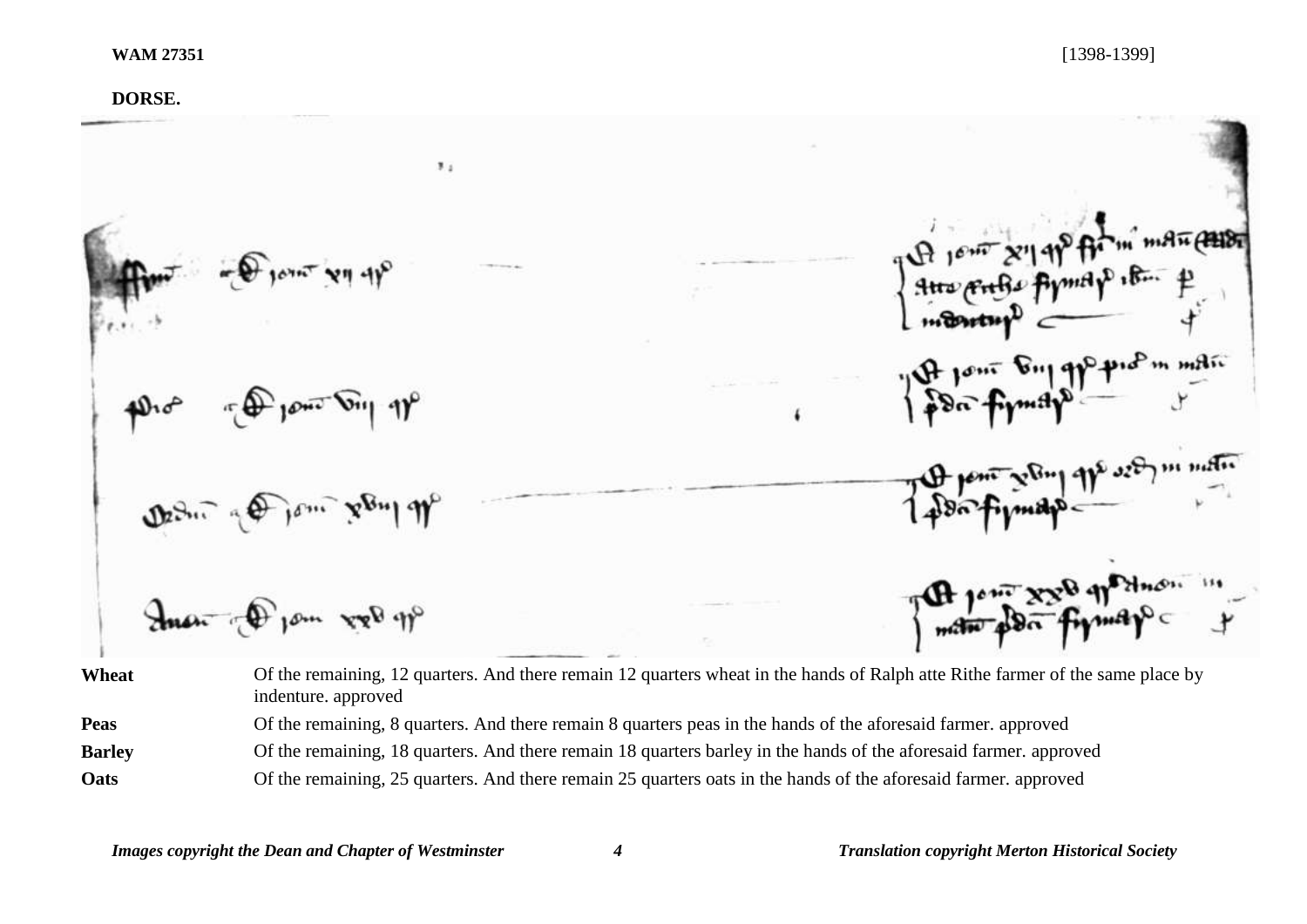

| <b>Carthorses</b> | Of the remaining, 2. And there remain 2 carthorses in the hands of the aforesaid farmer. approved                                                                                    |
|-------------------|--------------------------------------------------------------------------------------------------------------------------------------------------------------------------------------|
| Oxen              | Of the remaining, 8. And there remain 8 oxen in the hands of the aforesaid farmer, approved                                                                                          |
| <b>Geese</b>      | Of the remaining, 7, of which 1 gander and 4 breeding females. And there remain 7 geese, of which 1 gander and 4 breeding females,<br>in the hands of the aforesaid farmer. approved |
| <b>Capons</b>     | Of head-penny/chevage of William Edward and John atte Hegg' the lord's serf as appears by roll of court, 4. And sold as within. And it<br>balances. approved                         |

*Images copyright the Dean and Chapter of Westminster 5 Translation copyright Merton Historical Society*